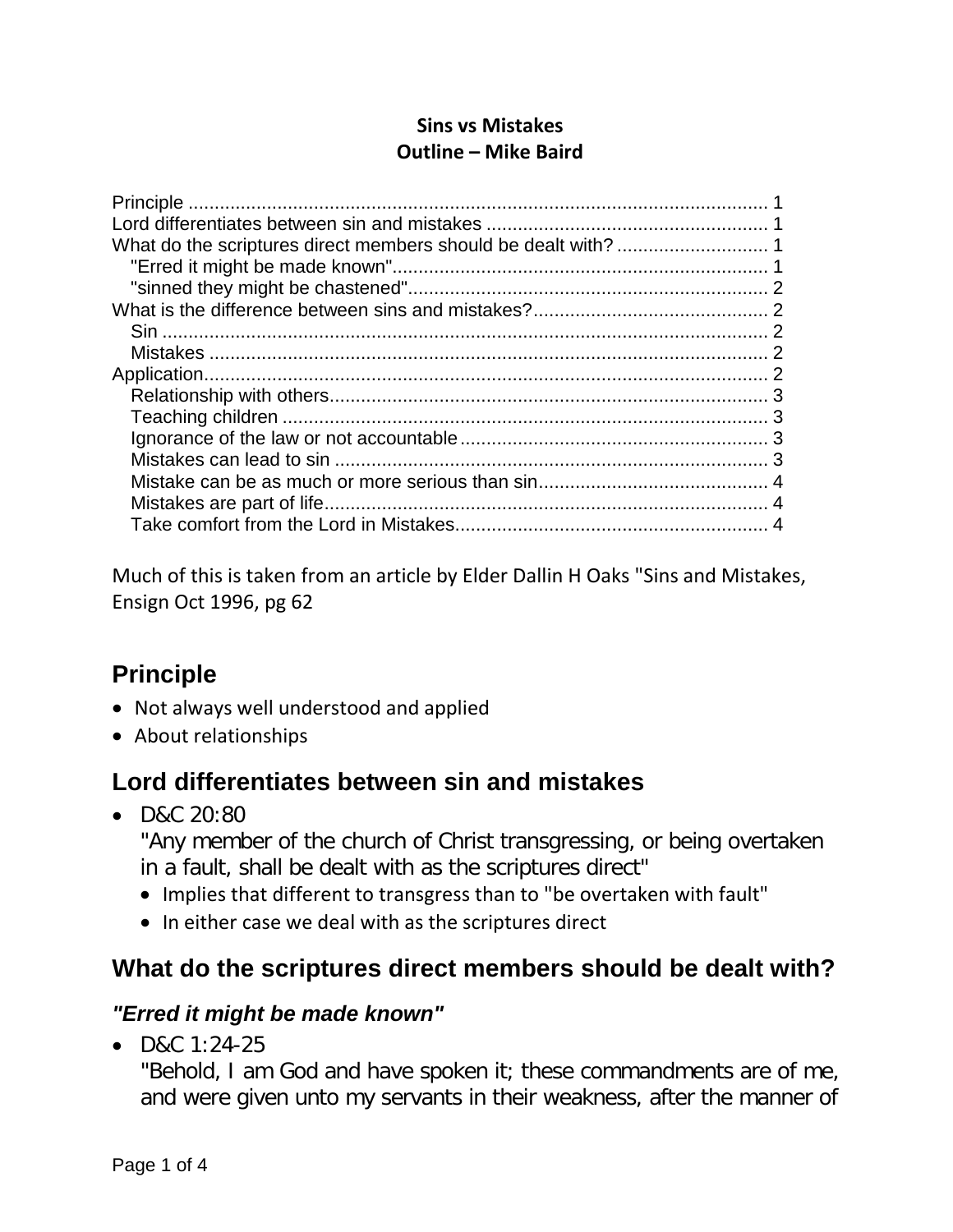their language, that they might come to understanding. And inasmuch as they erred it might be made known;"

## <span id="page-1-0"></span>*"sinned they might be chastened"*

•  $D&C$  1:27

"And inasmuch as they sinned they might be chastened, that they might repent;"

- For purposes of this discussion
	- sin & transgression mean the same
	- "to err" or "be at fault" mean the same thing

# <span id="page-1-1"></span>**What is the difference between sins and mistakes?**

- Mistakes are not sins
- Bad  $\leftarrow$   $\rightarrow$  Good, better, best
	- Dallin H Oaks

"I would say that a deliberately wrong choice in the contest between what is clearly good and what is clearly bad is a sin, but a poor choice among things that are good, better, and best is merely a mistake" ("Sins and Mistakes," *Ensign,* Oct. 1996, 62)

• Both may hurt us and both require attention

## <span id="page-1-2"></span>*Sin*

- Sin is the violation of a commandment of God
- Require chastening and repentance

## <span id="page-1-3"></span>*Mistakes*

- Mistakes are usually a result of poor judgment on our part
	- Mistake to step in front of a speeding car
	- Suffer consequences of our mistakes
- Mistakes are not sins
- We should not require repentance for mistakes
- Book of Proverbs uses the word fool for someone who fails to behave properly
	- A fool is a fool and not a sinner

# <span id="page-1-4"></span>**Application**

• Important to distinguish in several areas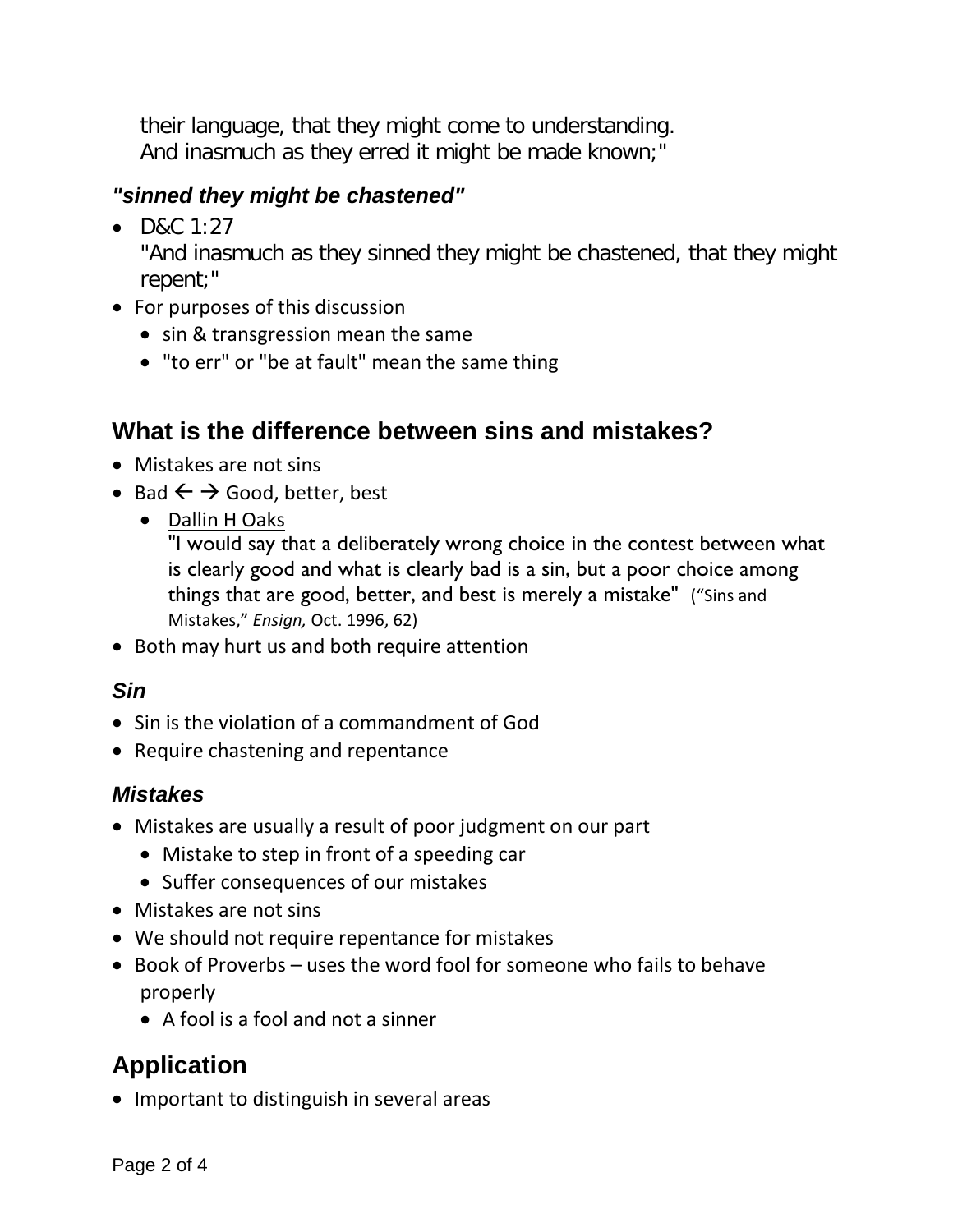### <span id="page-2-0"></span>*Relationship with others*

- Bitter finger pointing on disagreements
	- Politics even if "wrong" choice it is generally an error
- We need to have compassion for others who make mistakes
	- Need more understanding of other's mistakes
		- "Are you laughing at another's misfortune"
	- Need satisfaction with correcting and not chasten or call to repentance
- Joseph Smith

" Suppose that Jesus Christ and holy angels should object to us on frivolous things, what would become of us? We must be merciful to one another, and overlook small things." ("Teachings", pg 240)

## <span id="page-2-1"></span>*Teaching children*

- Little children before 8
	- Mistakes not sin
	- Our responsibility to teach them right from wrong
- Shouldn't require repentance for mistakes
- Before chastening we need to ask:
	- "Have we taught them the commandments of God in this matter?"
	- Dallin H Oaks

" In some of these teaching efforts, on matters that are genuinely in doubt, parents may need to treat an uninformed or untaught act as the equivalent of a mistake rather than a sin. We should correct the youthful offenders and promptly teach them correct principles to guide their future actions." ("Sins and Mistakes," *Ensign,* Oct. 1996, 62)

- Teach them to repent of sins
- Sometimes the first time is a mistake we correct and then if repeated is sin

## <span id="page-2-2"></span>*Ignorance of the law or not accountable*

- Ignorant then it is a mistake and not a sin
- Still may need to suffer from mistakes
	- Someone who smokes

## <span id="page-2-3"></span>*Mistakes can lead to sin*

- violating of limits
	- curfew or family rules
	- mission rules